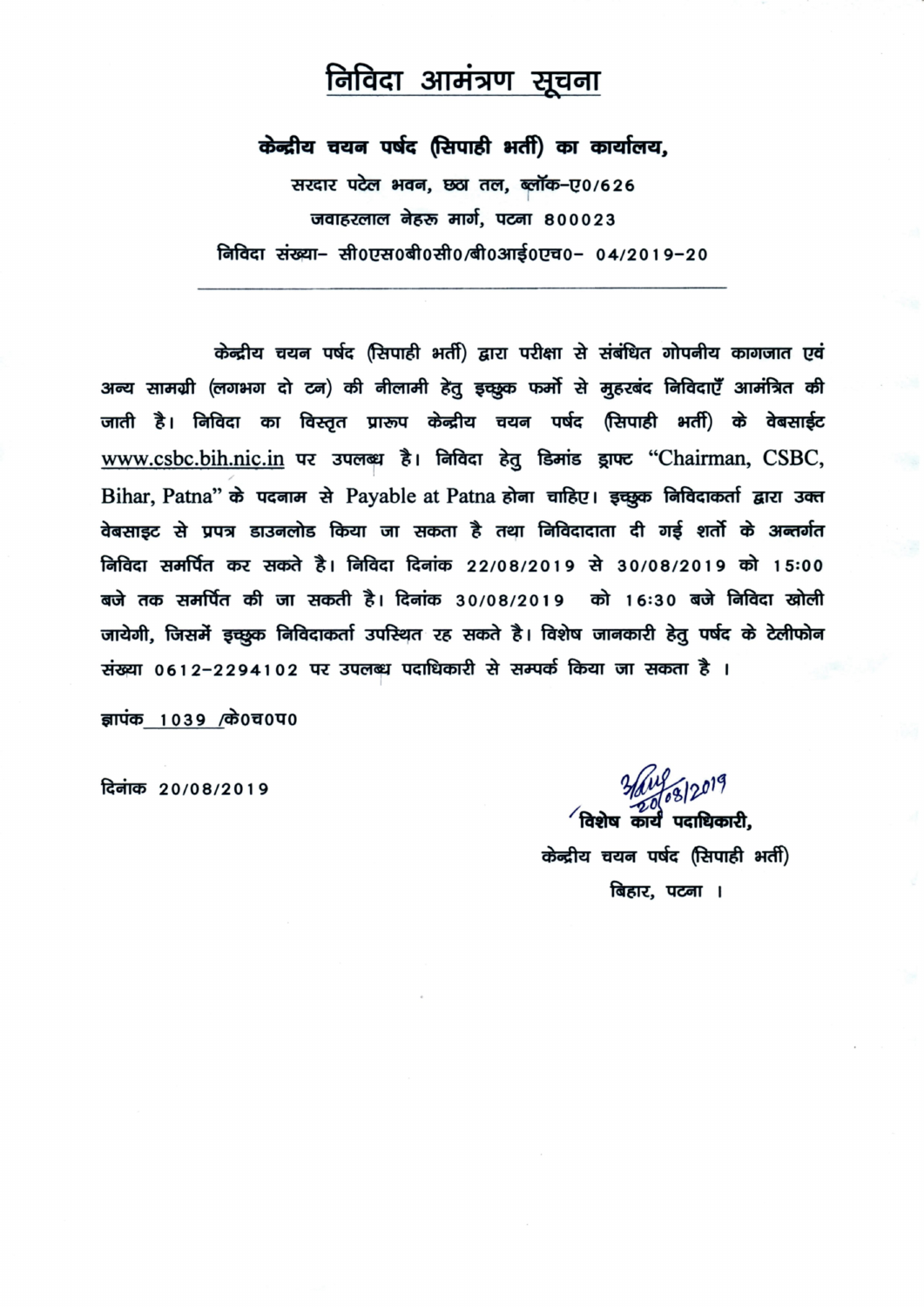**TENDER NO. 04/2019-20** 

# **Central Selection Board of Constable**

**Sardar Patel Bhawan, 6th Floor, Block-A/626, Jawaharlal Nehru Marg, Patna-800023. Telephone No.– 0612-2294101/2294102, 0612-2233711, Fax No.-0612-2233711 Website: www.csbc.bih.nic.in** 

**Tender Document** 

**For** 

**Waste Paper Disposal** 

**[PRICE RS.500/-]**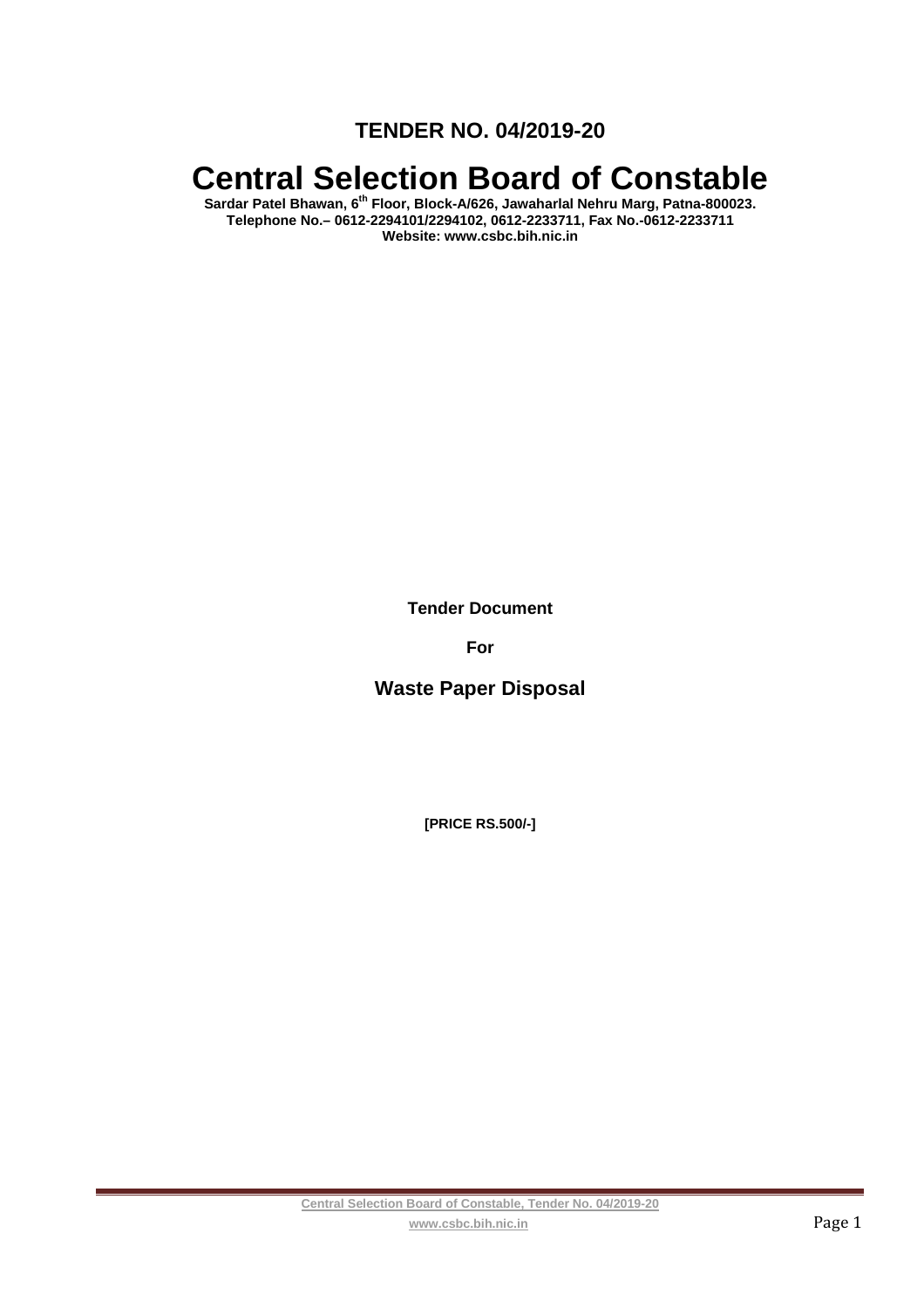| <b>Tender Reference</b>             | No. CSBC/BIH-04/2019-20, Dated<br>21/08/2019         |  |
|-------------------------------------|------------------------------------------------------|--|
| <b>Price of Tender Document</b>     | RS. 500/- (Non-refundable)                           |  |
|                                     | (Rupees Five hundred Only)                           |  |
| <b>EMD</b>                          | Rs. 10.000/-                                         |  |
| <b>Period of Download of Tender</b> | 22/08/209 to 30/08/2019 (10.00hrs to                 |  |
| <b>Document</b>                     | 13.00hrs) (On working days only)                     |  |
| Last Date and Time for receipt of   | 15.00 Hr. on Dt. 30/08/2019                          |  |
| <b>Tender offers</b>                | Venue - Office of the CSBC at A/626, 6 <sup>th</sup> |  |
|                                     | floor, Sardar Patel Bhawan, Jawaharlal               |  |
|                                     | Nehru Marg, Bihar, Patna-800023                      |  |
| Time and Date of Opening of         | 16.30 Hrs on Dt. 30/08/2019                          |  |
| <b>Technical Offers</b>             | Venue - Office of the CSBC at A/626, 6 <sup>th</sup> |  |
|                                     | floor, Sardar Patel Bhawan, Jawaharlal               |  |
|                                     | Nehru Marg, Bihar, Patna-800023                      |  |
| Place of Opening Tender Offers      | Central Selection Board of Constable,                |  |
|                                     | Sardar Patel Bhawan, 6 <sup>th</sup> floor, Block    |  |
|                                     | A/626, Jawaharlal Nehru Marg, Bihar,                 |  |
|                                     | Patna-800023                                         |  |
| Address for Communication           | Officer-on-Special Duty,                             |  |
|                                     | Central Selection Board of Constable,                |  |
|                                     | Sardar Patel Bhawan, 6 <sup>th</sup> floor, Block    |  |
|                                     | A/626, Jawaharlal Nehru Marg, Bihar,                 |  |
|                                     | Patna-800023                                         |  |
| <b>Contact Telephone Numbers</b>    | Telephone No.-                                       |  |
|                                     | 0612-2294102, 0612-2233711                           |  |
|                                     |                                                      |  |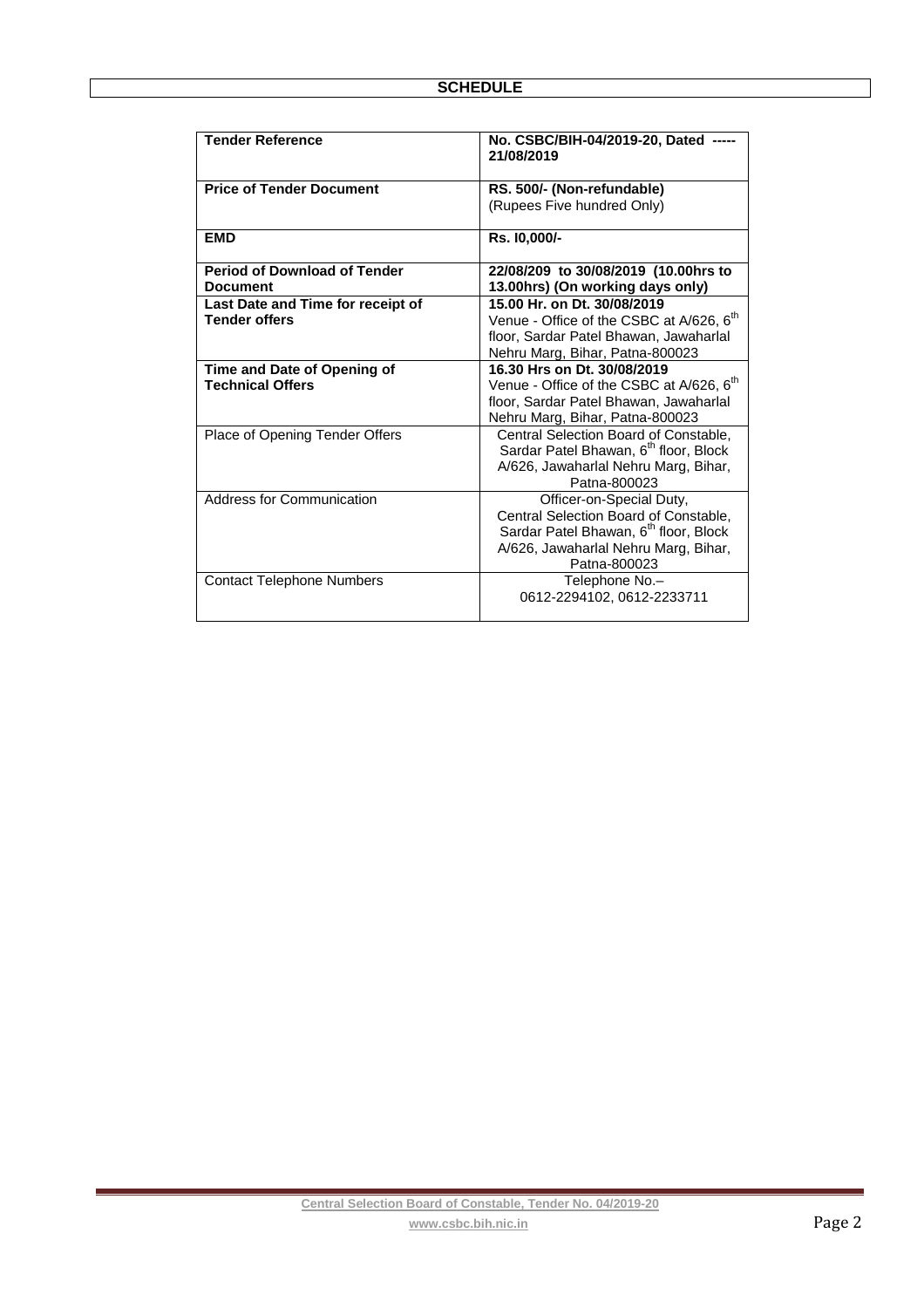## **Introduction**

The Office of Central Selection Board of Constable (CSBC) intends to dispose of about 02 tons of old confidential examination material which includes used confidential material, boxes etc.

**2.** Interested firms are requested to send the bids for the above mentioned work as per the terms and conditions of the Notice Inviting Tender (NIT) mentioned below which may be perused and understood before quoting the rates.

**3** The tender document is available for download from the Official website of CSBC i.e.www.csbc.bih.nic.in during the period as mentioned in Schedule of this Tender Document. **Bidders who download the tender document from the website will need to provide a Demand Draft of Rs.500 (Rupees Five Hundred only) as Non-refundable Processing Fee drawn in favour of Chairman, Central**  Selection Board of Constable payable at Patna at the time of submission of bid. Only those Tender offers shall be accepted for evaluation which are accompanied by non-refundable Tender Fee of Rs.500/- (INR Five Hundred Only) in the form of Demand Draft.

**4.** Instructions to Bidders and Terms & Conditions of this tender are given in **Annexure-1** and **Annexure-2** respectively.

**5. The tender may be submitted in separate sealed covers in the format, as given in Annexure-3 (Technical Bid) and Annexure–4 (Financial Bid) duly filled in fully in all respect along with tender document, signed and stamped on each page up to 15.00hrs on or before 30/08/2019, addressed to Officer-on-Special Duty, Central Selection Board of Constable, at A/626, 6th floor, Sardar Patel Bhawan, Jawaharlal Nehru Marg, Bihar, Patna-800023. The envelope containing the quotation may be superscripted as "QUOTATION FOR SALE OF WASTE MATERIAL" and must be sealed separately. If both Annexure – 3 (Technical Bid) and Annexure –4 (Financial Bid) are not sealed separately, the bid will be rejected without opening. The Technical bids will be opened the same day at 16.30hrs.in the presence of such of tenderers or their authorised representatives who may wish to be present on the occasion.**

The materials offered for disposal is on 'AS IS WHERE IS & WHAT IS BASIS' Ex-Godown in unpacked condition.

**The purchaser may inspect the materials on any working day between 10:00 A.M. to 01:00 P.M. from 22/08/2019 to 30/08/2019 by prior appointment** to satisfy themselves about the quality & condition of the materials offered. No complaint whatsoever will be entertained after the tenders are submitted or before or after the materials are lifted. No request for samples or inspection after submission of the tender will be accepted.

The bidders are requested to submit Tender in the Tender Box kept in the office of Central Selection Board of Constable at A/626, 6<sup>th</sup> floor, Sardar Patel Bhawan, Jawaharlal Nehru Marg, Patna (Bihar). Tenders may be sent by Speed Post as well on the above mentioned address.Quotation by fax and e-mail will not be accepted.

**6**. Chairman, Central Selection Board of Constable reserves the right to accept or reject any or all the tenders without assigning any reason thereof.

**7. For any queries the potential buyers may contact the "Enquiry Cell" formed for this purpose** 

**in A/626, 6th floor, Sardar Patel Bhawan, Jawaharlal Nehru Marg, Bihar, Patna-800023**

**.**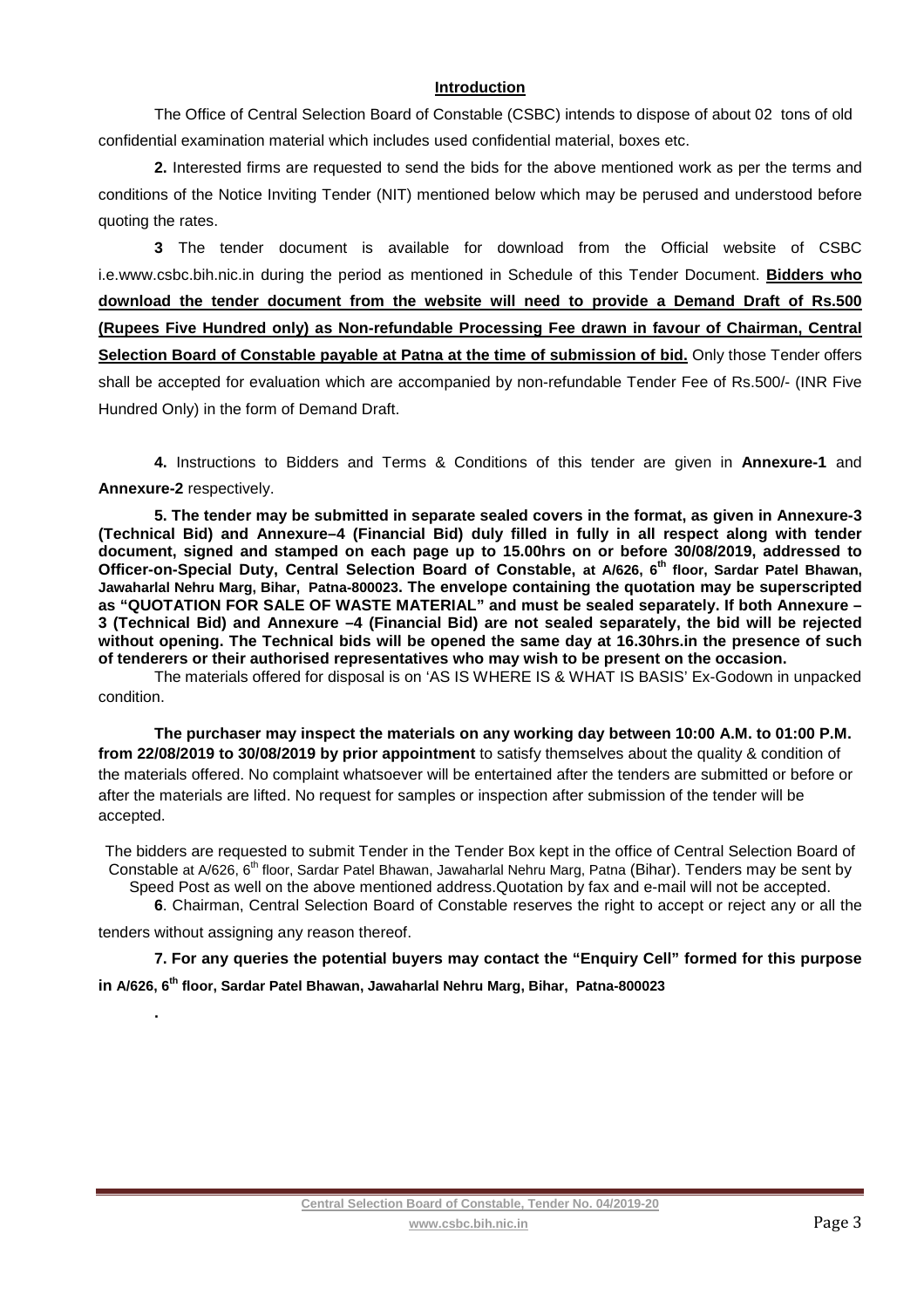## **ANNEXURE-1**

### **INSTRUCTION TO BIDDERS**

- **1.1.** The quotation should be accompanied by a Bid Security (Earnest Money Deposit) of Rs.10,000/- (Rupees Ten Thousand only), and non-refundable Processing fee of Rs.500/- (Rupees Five Hundred only) payable to "Chairman, Central Selection Board of Constable, Bihar, Patna" through two separate Demand Drafts respectively. Bid Security and Processing fee shall not be accepted by way of cheque, cash, money order or Bank Guarantee. The quotation without Demand Draft of Bid Security and Processing Fee will be summarily rejected.
- **1.2.** Bid Security (Earnest Money Deposit) will be forfeited if the bidder withdraws his bid after the date of opening of quotation.
- **1.3.** Quotations received late will not be considered and returned unopened.
- **1.4.** Form of organisation, whether Partnership or Proprietary or Limited Company must be clearly mentioned in the quotation. If a Partnership firm, the Names & Addresses of the Partners and if a Limited Co., the names and addresses of the Directors and Registration Number may be expressly stated.
- **1.5.** Rates are required to be quoted according to the items indicated in the Quotation form.
- **1.6.** Central Selection Board of Constable shall be under no obligation to accept the highest quotation or any other quotation and reserves the right of acceptance of the whole or any part of the quotation or portion of the quantity offered and the bidder shall accept the same at the rates quoted.
- **1.7.** Central Selection Board of Constable reserves the right to decrease or increase the quantity to be sold.
- **1.8.** Corrections, if any, must be attested. All amounts shall be indicated both in words as well as in figures. Where there is difference between amounts quoted in words and figures, amount quoted in words shall prevail.
- **1.9.** The bidders shall supply along with his quotation the name of his bankers as well as the latest income tax certificate.
- **1.10.** Bidder will have to provide the proper details of name and address of the persons deployed for packing and lifting of Confidential Waste Material in advance to CSBC.
- **1.11.** Canvassing in any form will disqualify the tenderer for the present tender or may be in future too.
- **1.12.** Conditional, ambiguous and incomplete bids will be summarily rejected
- **1.13.** Name and address of Dharam Kanta should be indicated in the offer.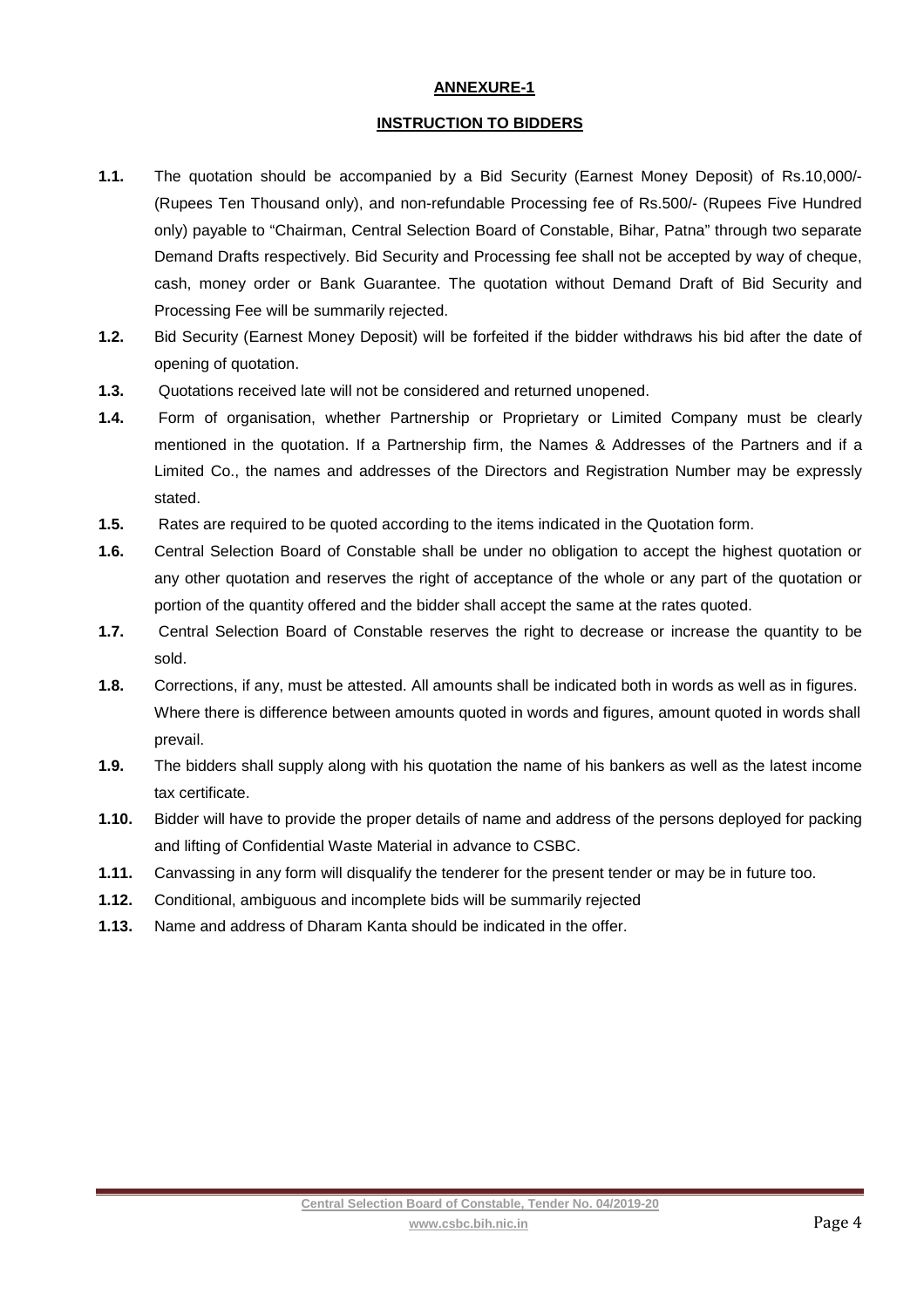#### **ANNEXURE-2**

#### **TERMS AND CONDITIONS OF THE TENDER**

#### **2.1. DEFINITIONS:**

- **(1)** The term 'Contractor' shall mean, the person, firm or Company with whom or with which the order for pulping of waste material is placed and shall be deemed to include the Contractor's successors, representatives, heirs, executors and administrators unless excluded by any express order.
- **(2)** The term 'Order' shall mean, the communication signed on behalf of Central Selection Board of Constable by an officer duly authorized intimating the delivery order on behalf of the Seller on the term and conditions mentioned or referred to in the said communication accepting the quotation or offer of the contractor for delivery of material.
- **(3)** The term 'CSBC' or 'Board' shall mean Central Selection Board of Constable.

### **2.2. PRICES**

Bidders offering firm prices will be preferred. The prices should be in Indian Rupees.

#### . **2.3. UNDERTAKING**

The Contractor shall furnish an undertaking that the confidential material purchased by them shall not be sold in open market but shall be used only for recycling (preparation of pulp/ lugdi) at the Paper Mill.

#### **2.4. UTILISATION CERTIFICATE**

A Utilization Certificate from Paper Mill which used the waste paper of CSBC stating that the confidential material purchased by the contractor from Central Selection Board of Constable has been converted into pulp for paper should be submitted within one month of the date of taking delivery of the material from the Seller, failing which it would be termed as breach of contract.

## **2.5. CLEARANCE**

 **2.5.1** The contractor shall be responsible for the material to be packed and lifted within seven working days from the date of award letter.

**2.5.2** In case the store is not lifted within the time specified as above, ground rent @ 0.2% of the total amount due will be charged per day from the purchaser for a further period of seven days. The material not so removed will be treated as abandoned lots and the EMD and other sums paid for the lot will be forfeited without any reference to the purchaser. For such abandoned lots, CSBC reserves the right to re-sell.

**2.5.3** The materials will be allowed to be lifted between 10:00 A.M. to 04:00 P.M. from the next day onwards of issue of the work order.

**2.5.4** No picking, choosing or sorting will be allowed in the premises for the disposal lots.

**2.5.5** The labour, transport and other arrangements for lifting the material from the premises of the Board will have to be made by the purchaser at their cost and responsibility. Buyer, himself shall be responsible for pulping of Lot of sold papers directly in the Mill and no third party will be involved for this purpose. Representatives of CSBC will accompany the Lorries carrying the sold material to Paper Mill to witness the pulping.

**2.5.6** The contractor shall be responsible for obtaining a clear receipt from the Transport Authorities specifying the goods dispatched. The consignment shall be dispatched with the clear railway receipt/lorry receipt/Consignment Note. If the consignment is sent by any other mode, it shall be at the risk of the contractor.

**2.5.7** The Office of the Central Selection Board of Constable is situated at the address mentioned above and at **8,9,10 and11 Back Hardinge Road, Patna-800001**. The Vendor has to make arrangement for lifting of waste paper at Office situated at Back Hardinge Road.

**2.5.8** The material will be escorted to Dharamkanta / Weighing machine by the authorized officers of the Board in whose presence it will be weighed. There will be no deduction whatsoever, of weight of unusable material in the gross weight.

## **2.6. EXTENSION OF TIME**

Extension of time may be granted only if failure on the part of the Contractor to lift the waste material in proper time shall have arisen from any cause which the Board may consider to be justified by circumstances of the case.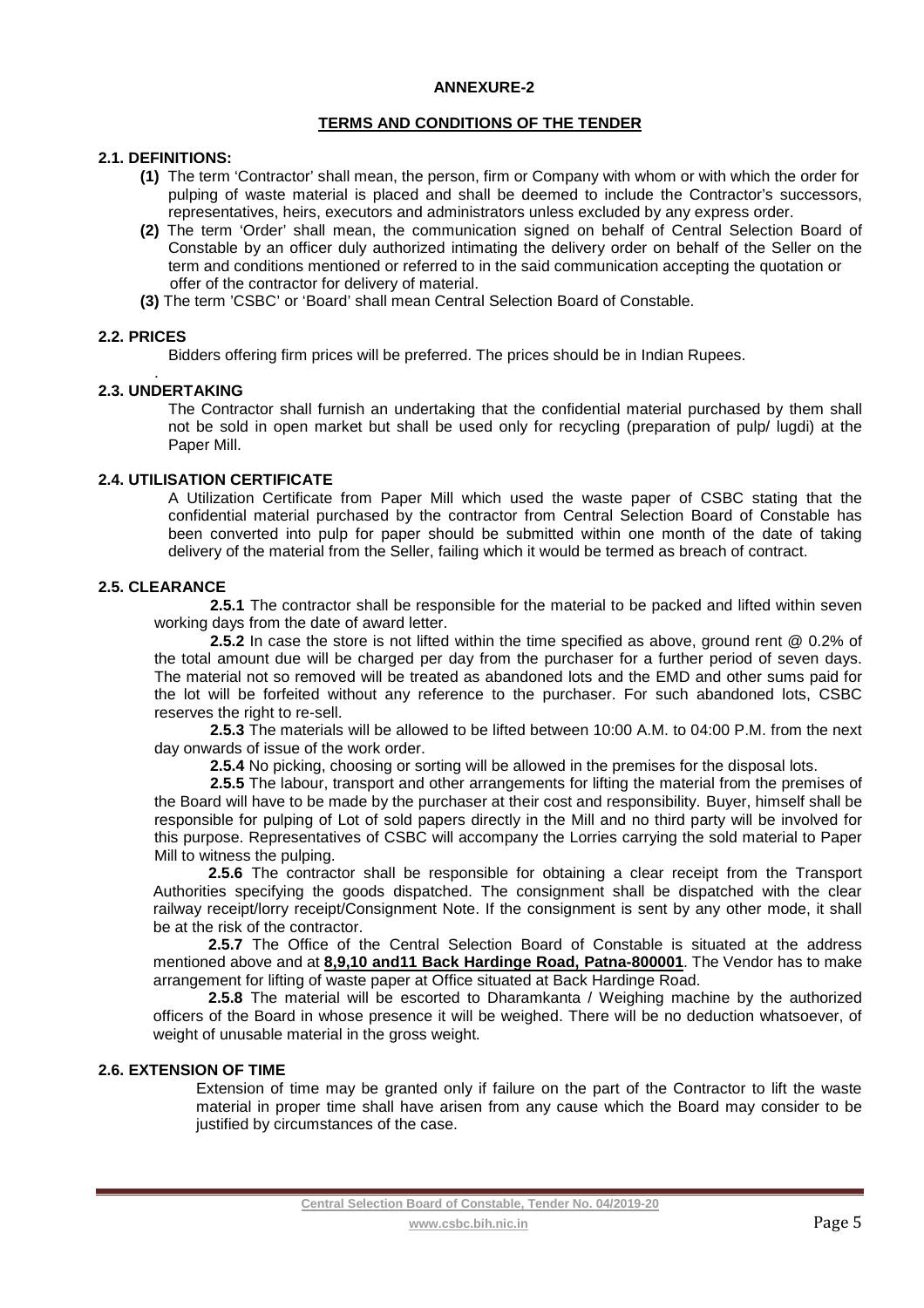## **2.7. PAYMENT**

- **(1)** The Contractor shall have to deposit in advance by Demand Draft an estimated amount as the Board may decide before lifting the Lot of Waste Paper.
- **(2)** The final payment as per weight determined at Dharam Kanta of material lifted is to be deposited within three days of the receipt of material.
- **(3)** Name and address of the Dharam Kanta should be submitted before lifting material.

**2.8. ARBITRATION -** All disputes in this regard are subject to jurisdiction of Patna Court.

#### **2.9. Award Criteria**

**(1)** The highest Bidder shall be calculated based on the basis of total cost as per the bill of quantity mentioned in the Financial Bid Document (Annexure-4).

**(2)** The bidder whose commercial offer has been determined to be highest will be selected and awarded the contract.

> **OSD, Central Selection Board of Constable, Bihar, Patna.**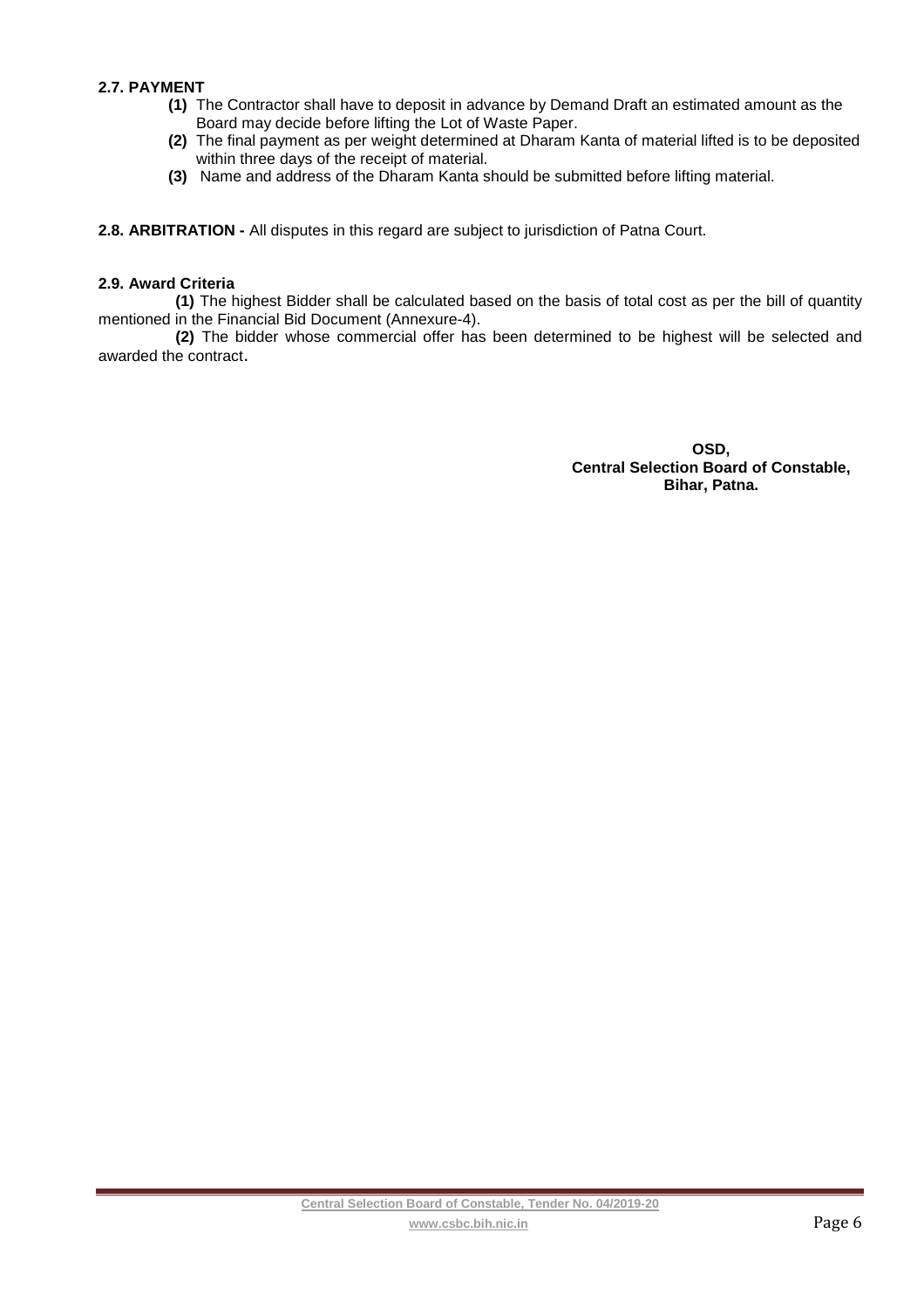Tender Reference No. and Date: CSBC/BIH-04/2019-20, Dated- 21/08/2019 **(To be filled in by the Bidders)** 

| 3. Telephone Nos.:                                                                                                    | 1. Office: | 2. Residence: |  |  |
|-----------------------------------------------------------------------------------------------------------------------|------------|---------------|--|--|
| 4. Names, Address, Telephone Nos., Mobile No.<br>email of responsible persons who<br>can be contacted in case of need |            |               |  |  |
| 5. Whether the Company/Organization is                                                                                |            |               |  |  |
|                                                                                                                       |            |               |  |  |
|                                                                                                                       |            |               |  |  |
|                                                                                                                       |            |               |  |  |
| 9. Details of EMD deposited: (a) Amount: Rs.10,000/-<br>(b) DD No.<br>Dated<br>(c) Bank on which drawn:               |            |               |  |  |
| 10. Details of Non-refundable DD deposited: (a) Amount: Rs.500/-<br>(b) DD No.<br>Dated<br>.                          |            |               |  |  |

(c) Bank on which drawn:

## **Declaration**

I ………………………………………………….. sole proprietor/Director/partner/authorized signatory having registered office at ……………………………………………..…………………… do hereby solemnly affirm and declare that I/we undertake to abide by all the rules and regulations of the State/Central Govt./Local Govt. with regard to sale and disposal of waste material and shall be liable to any penalties that may accrue due to non-adherence of Terms & Conditions of the Tender.

**Signature …………………………...** 

**Dated: ………………… Seal of the Company ……………….** 

- **(2)** Demand draft for Processing Fee
- **(3)** Demand draft for EMD
- **(4)** Name and address of Dharam Kanta
- **(5)** Name of the bankers of Bidder
- **(6)** Latest Income Tax Certificate
- **(7)** The authority of the person signing the quotation